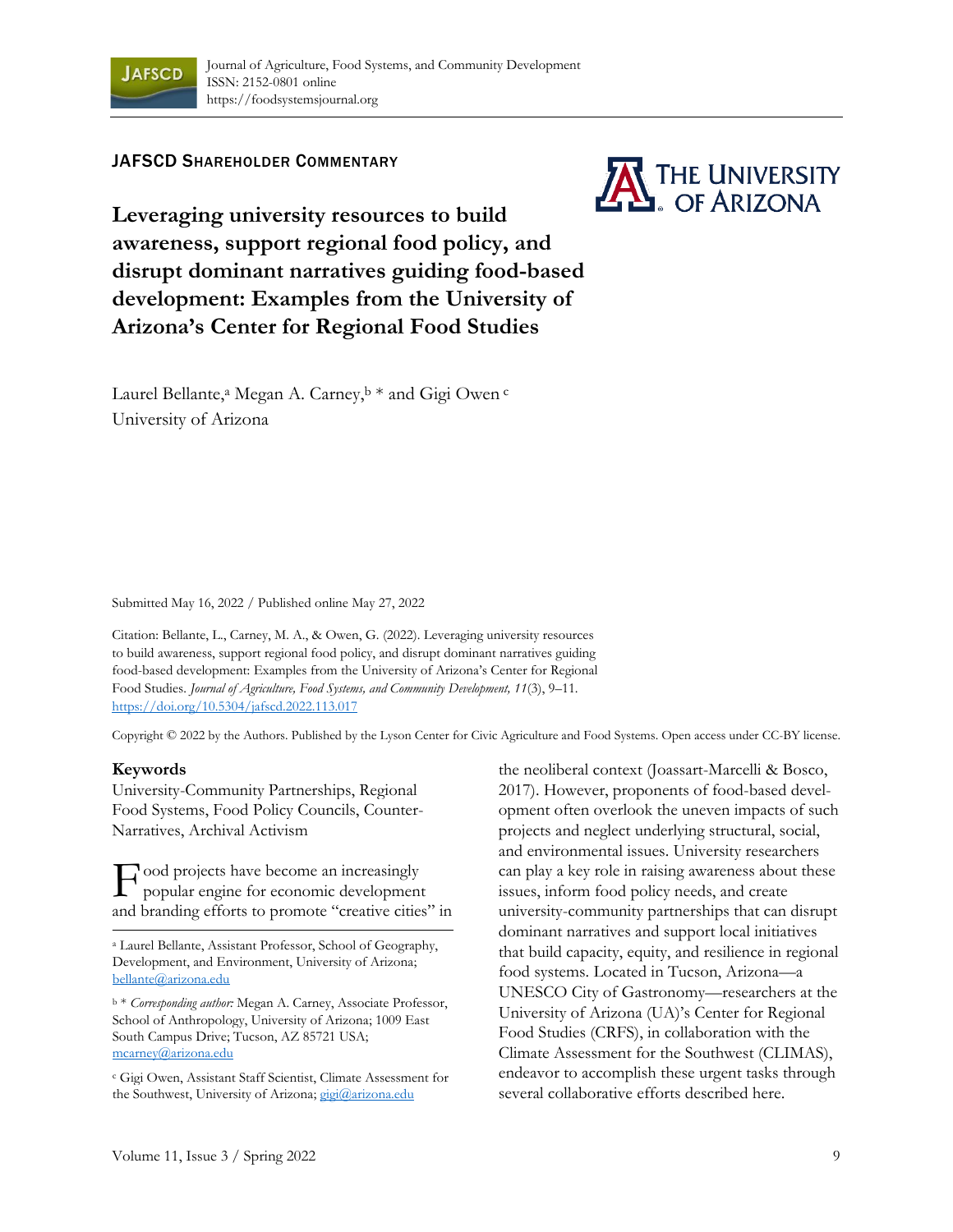## The UA Food Systems Research Lab: Mobilizing research and university-community partnerships to inform local food policy

Research conducted by CRFS and CLIMAS has demonstrated that the regional food system in southern Arizona faces several critical challenges (Owen et al., 2021). Social struggles in our food system include inequities of power and a lack of diverse representation in local food policy and decision-making, widespread food insecurity and limited access to local foods, the absence of a living wage and just livelihoods for workers throughout the food system, an aging agricultural workforce, inequities between urban and rural populations, and few resources for new and beginning farmers. Environmental struggles include a lack of access to affordable land and water and severe concerns related to the increased incidence of drought, heat extremes, shifts in seasonal temperatures, and pest and weed problems. Our research over the past several years has indicated a need for systemwide investment and planning to support food system growth and address structural inequalities (Kinkaid et al., 2021; Owen et al., 2021; see also Carney & Krause, 2019; Carney et al., 2020).

In 2021, researchers from CRFS and CLIMAS established the Food Systems Research Lab to mobilize university resources, research capacity, and university-community partnerships to support local efforts to address these systemic challenges. In 2015, Tucson was named a UNESCO City of Gastronomy. Since then, this designation has expanded interest in the southern Arizona food system and accelerated the use of food-based development as an economic engine. However, food-based development, while promising in some regards, is often dominated by white voices and neoliberal strategies focused on growing food entrepreneurship in metro Tucson. If we take seriously the need to build a more just and sustainable food system in southern Arizona, it is imperative that we research ongoing food-based development efforts, evaluate who is served and who is excluded, and amplify a greater diversity of perspectives in the process. Across Arizona, many individuals, organizations, and businesses are actively working to address the social and environmental challenges evident in our food system.

Through our experiences as community activists and nonprofit board members, our Lab members are well aware of how these endeavors can be greatly strengthened by research support, training, and networking with university partners. Hence, our lab aims to provide the research and insights needed to support these efforts in Pima County through a focus on community-informed research and collaboration with diverse regional partners.

One of the flagship efforts of the Food Systems Research Lab is to inform and help build the capacity of our local food policy council, the Pima County Food Alliance (PCFA). Although PCFA has led several important efforts to advance food policies in Pima County since its formation in 2011, its status as an all-volunteer organization unfortunately, a common situation among food policy councils—has continually constrained the council's efforts and diversity of participants. Through a formal collaboration with PCFA, our Lab is committed to providing the research support, assessment, and community-based outreach and training to strengthen PCFA's efforts. With funding from the Community Food Bank of Southern Arizona, we have initiated a process to restructure the food council, diversify participation in it through five paid community liaison positions, and increase its organizational capacity by employing a part-time program coordinator and policy analyst. In the coming years, our research lab will support PCFA activities by compiling a food assessment report for Pima County, a best practices guide for food policy councils, and a collaborative action plan for the council.

# The Future of Food and Social Justice Project

From 2022 to 2023, CRFS is curating a multimedia, public storytelling project to explore visions for a more equitable, as well as socially and racially just, food system in the southern Arizona borderlands region. While Tucson's designation as a UNESCO City of Gastronomy has bolstered food-based tourism and high-end cuisine in metro Tucson, the very people, voices, and histories upon which this designation was initially justified—namely, the over 4,000 years of agricultural and culinary activities of Native, Hispanic, and immigrant populations in the borderlands—are all too often excluded. The